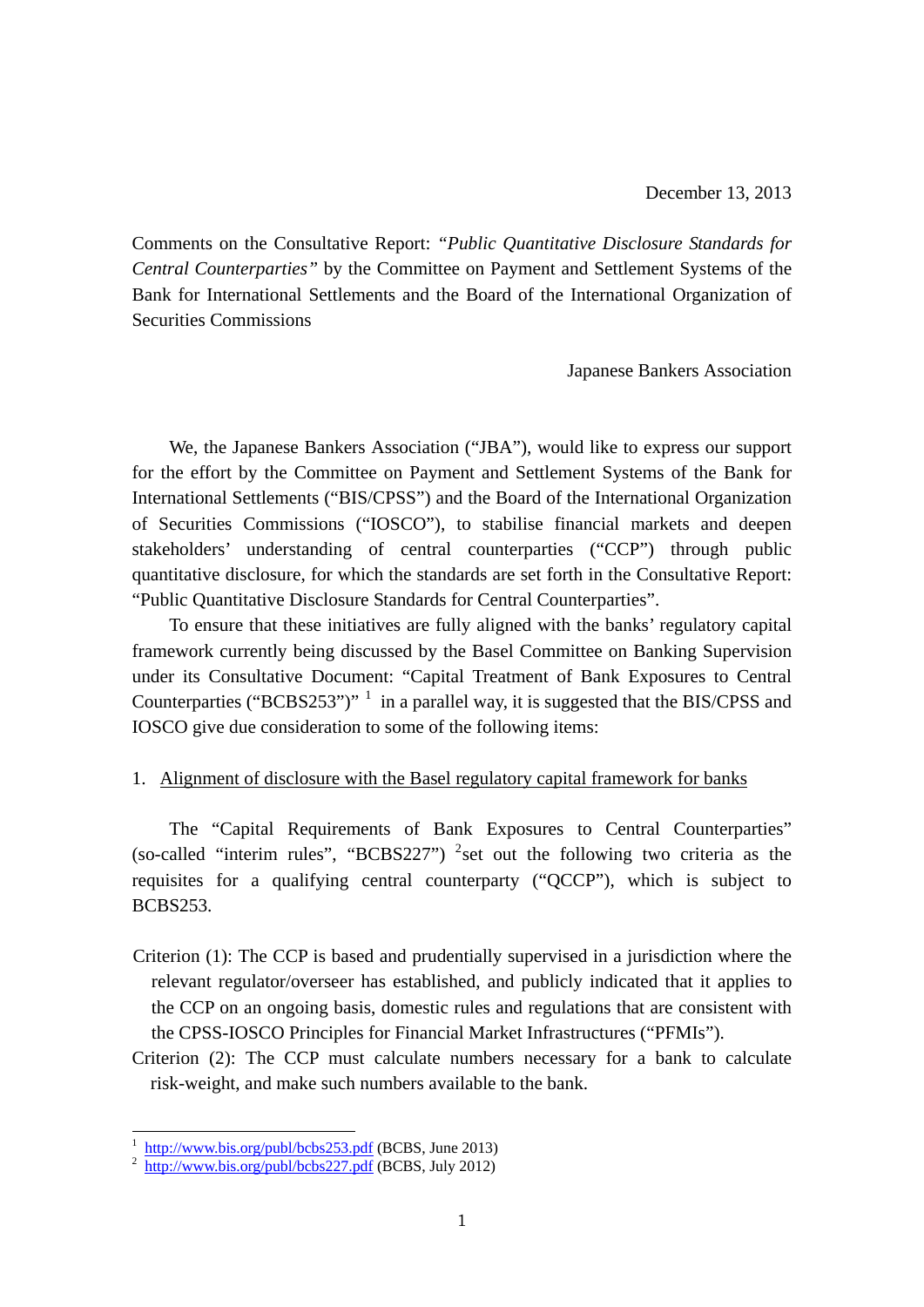In Japan, where Basel III has been applied from March 31, 2013; a highly inefficient practice is imposed on banks because each bank needs to access every CCP (i.e. there are N x N number of communications) to determine whether criterion  $(2)$  is met. This could result in situations where a bank that has obtained the prescribed data from a CCP treats that CCP as a QCCP, while another bank that has failed to obtain such data treats the same CCP as a Non-QCCP. In addition, in cases where a bank indirectly participates in a CCP as a client, rather than as a direct participant, or a bank deals in, via a fund, derivatives which are settled by a CCP; it is conceivable that the situation might become worse as the CCP would not cooperate in providing information requested by the bank.

The approach set out under the interim rules presents a practical difficulty in information availability, which undermines the accomplishment of the stated objectives of these initiatives. This is a matter that needs to be addressed before discussing the assessment of the prudentiality of CCPs. Given this perspective, we believe that CCPs should be required to publicly disclose such information. Mandatory disclosure of such information by CCPs is in line with the PFMIs, which stipulate in paragraph 3.23.1. that "[a]n FMI should provide sufficient information to its participants and prospective participants to enable them to identify clearly and understand fully the risks and responsibilities of participating in the system"; and therefore is strongly recommended.

More specifically, as shown in the table below, there are six parameters required under the BCBS253's proposed approaches (i.e., the ratio approach and tranches approach), and four of them are deemed able to be obtained through the quantitative disclosure proposed by the Consultative Report. However, the remaining two parameters cannot be obtained through the proposed matrix and, therefore, once the BCBS253 framework is implemented, it is expected that a number of banks (both direct and indirect participants) will start raising requests for the necessary information to every CCP.

With a view toward avoiding inefficient practices and ensuring that a CCP, which should be truly treated as a QCCP, is actually determined to be a QCCP by all financial institutions, it is recommended<sup>3</sup> that the Consultative Report should be amended so that these two parameters are included as disclosure requirements within the framework of the Consultative Report.

-

 $3\,$  A similar comment was submitted to the BCBS in response to BCBS253. http://www.zenginkyo.or.jp/abstract/opinion/entryitems/opinion250957.pdf (JBA, September 2013)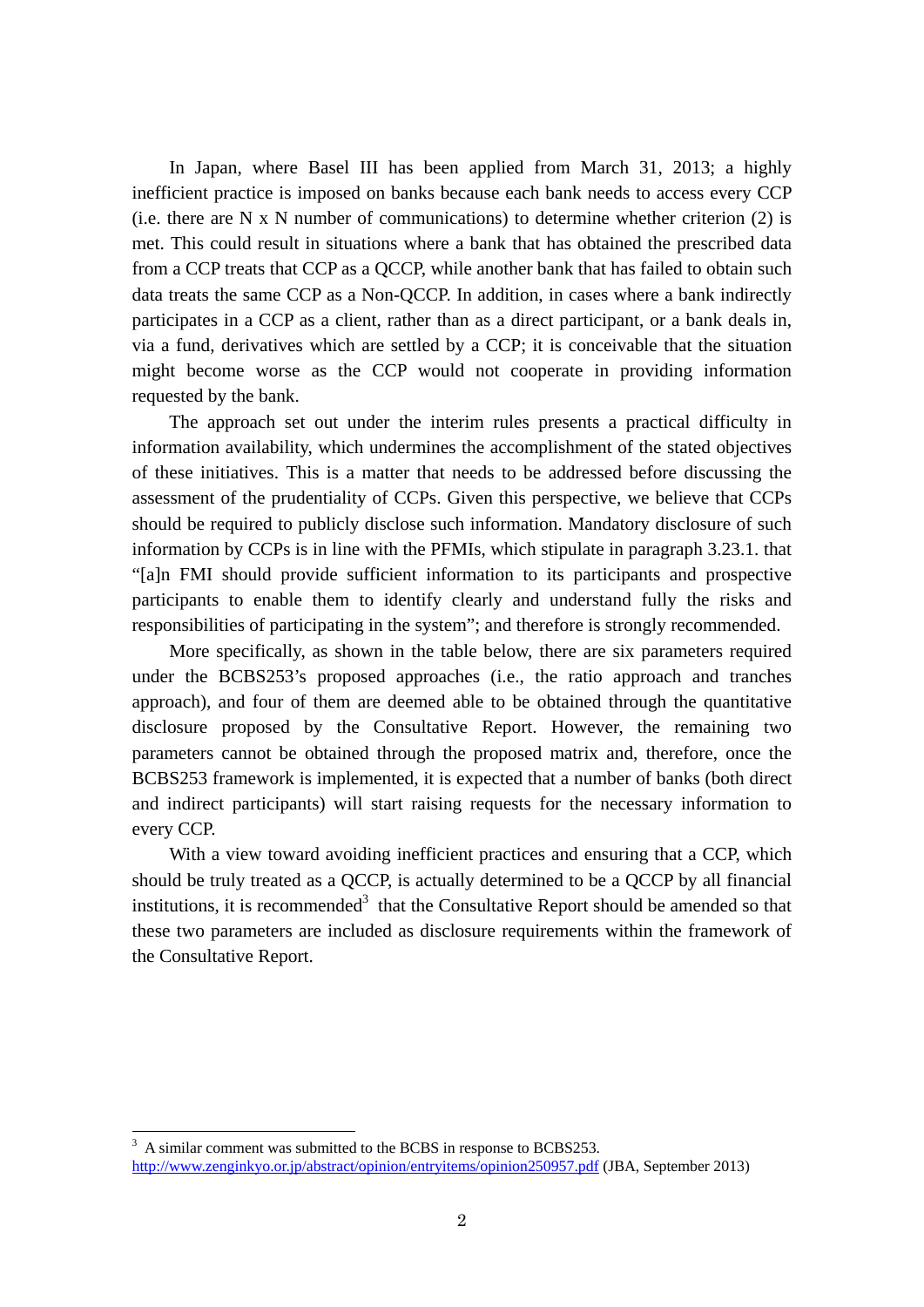| <b>Required parameters</b> | Ratio<br>approach | <b>Tranches</b> | The Consultative            |
|----------------------------|-------------------|-----------------|-----------------------------|
|                            |                   | approach        | Report                      |
| $DF^{cover*}$              |                   | ✓               | Obtainable                  |
|                            |                   |                 | through Item 4.3            |
| $K_{CCP}(NIMM)$            |                   |                 | Not obtainable              |
| $DF_{CCP}$                 | ✓                 | ✓               | Obtainable                  |
|                            |                   |                 | through Item 4.1            |
| $DF_{CCP.$ junior          | ✓                 |                 | Not obtainable <sup>4</sup> |
| $DF_{CM}$ <sup>pref</sup>  |                   |                 | Obtainable                  |
|                            |                   |                 | through Item 4.1            |
| $DF$ <sup>committed</sup>  |                   |                 | Obtainable                  |
|                            |                   |                 | through Item 4.1            |

"" represents a parameter required under each approach.

Further, we are in support of the statement made in page 12 of the Consultative Report "a reporting lag of no more than one month is suggested". Banks need to calculate<sup>5</sup> and disclose the Basel III capital ratio in accordance with the timeline set by national laws and regulations. To this end, it would be prudent to ensure that the quantitative disclosure is made available within a lag of no more than one month. With regard to  $DF^{cover^*}$ , it needs to be predictable to a certain extent for bank's regulatory capital management purpose and, therefore, it is recommended that this parameter should be disclosed along with an explanation of the basis and logic underpinning its calculation.

Even if the proposed quantitative disclosure for the parameters shown in the above table is not implemented, the BIS/CPSS and the IOSCO should at least provide guidance to CCPs of their member countries on the disclosure/provision of information so that the above two parameters are made equally available to both direct and indirect participants without imposing too much of a practical burden on them.

 $\overline{a}$ 

<sup>4</sup> If the description of Item 4.1 of the Consultative Report: "(further split by whether used before, alongside, or after, member contributions)" is not optional but mandatory, this parameter can be also obtained.

<sup>&</sup>lt;sup>5</sup> If a CCP's quantitative disclosure is not made available in time for a bank's regulatory capital calculation, the bank is unable to calculate capital charge in accordance with the formula set out by BCBS253 and forced to treat such a CCP as a Non-QCCP.